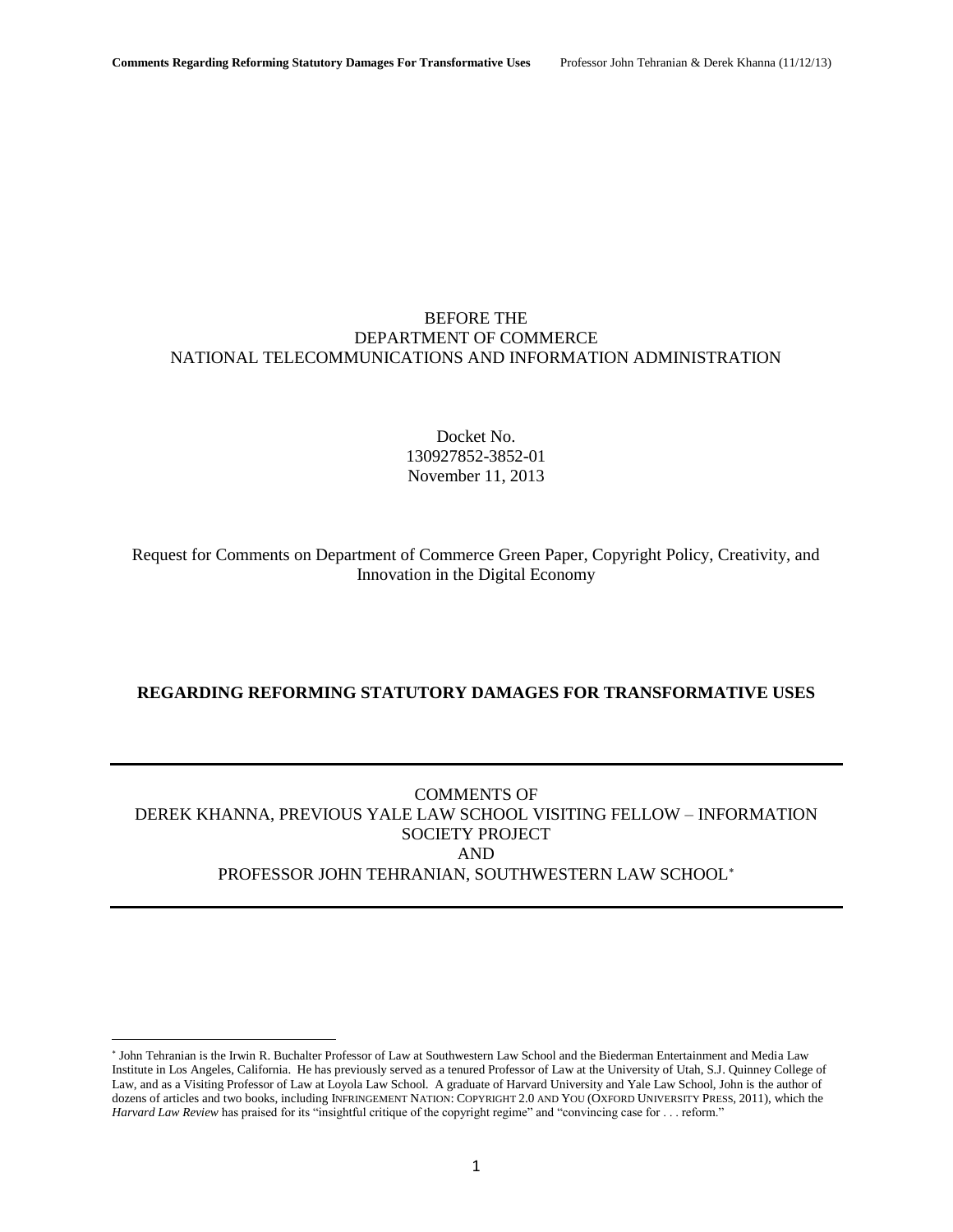Remixing, sampling and other transformative activities advance creativity and innovation in the arts. But, in recent years, the strictures of copyright law have made such practices increasingly risky by subjecting them to the potential of massive liability. As a consequence, the arts have suffered. But, fortunately, this malaise is not incurable. This Public Comment in response to the Department of Commerce's Internet Policy Task Force *Green Paper on Copyright Policy, Creativity, and Innovation in the Digital Economy* proposes specific changes to the liability regime in copyright, particularly as it pertains to transformative uses such as remixing and sampling, in order to revitalize the arts.

Policy choices in modern copyright law have resulted in ill-designed interventions into the organic functioning of the creative and expressive marketplace. Outmoded statutes (the last wholesale revision to the Copyright Act took place in 1976) and troubling court holdings have combined to suppress innovation—not just in hip-hop and music, but in the arts as a whole. We propose a legislative solution that applies free-market principles that already inform the rest of our legal code. Moreover, this solution benefits artists, musicians, writers, directors, and the general public as a whole. And lastly, it's a solution that hews closely to the constitutional purpose of copyright—something that the United States has veered dramatically away from in recent years.

#### *Copyright's Remix/Sampling Problem: The Example of Hip-Hop*

l

In 2002, *Stay Free Magazine* interviewed Chuck D of Public Enemy and his producer, Hank Shocklee, to get their take on the practice of sampling and its legal status. When asked whether it would be possible today to make a record like It Takes a Nation of Millions to Hold Us Back, which featured hundreds of samples, Shocklee remarked<sup>1</sup> that "It wouldn't be impossible. It would just be very, very costly. . . Now you're looking at *one song costing you more than half of what you would make on your album."* Chuck D added that the noticeable difference in Public Enemy's sound between 1988 and 1991

<sup>&</sup>lt;sup>1</sup> Kembrew McLeod, *How Copyright Law Changed Hip Hop: An Interview with Public Enemy's Chuck D and Hank Shocklee, Stay Free!, Issue* 20, Fall 2002, at 24, available at: http://www.stayfreemagazine.org/archives/20/public\_enemy.html.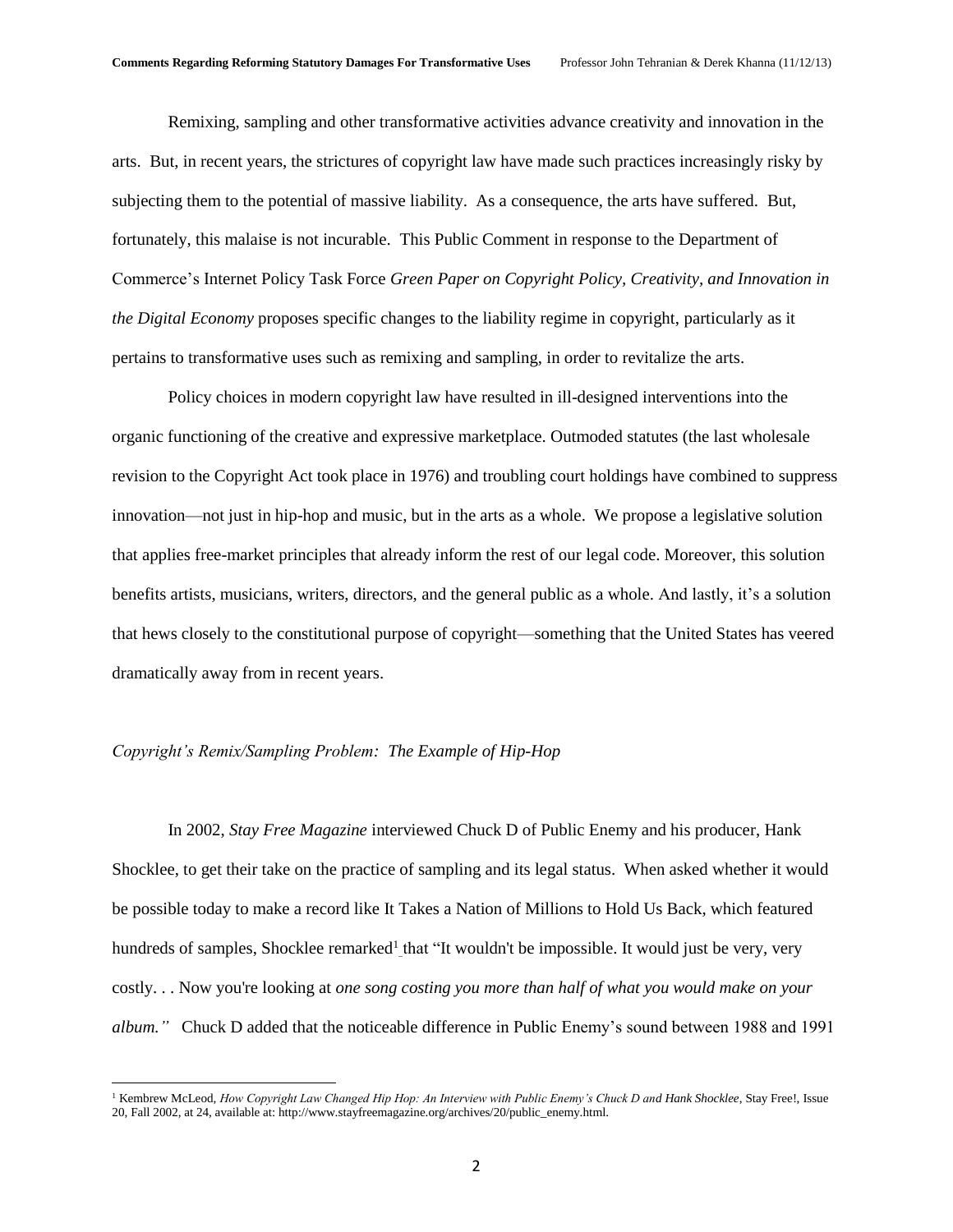was a direct product of the sampling lawsuits that occurred at the time: "Public Enemy's music was affected more than anybody's because we were taking thousands of sounds. . . we had to change our whole style, the style of *It Takes a Nation* and Fear of a Black Planet, by 1991."

Erik Nielson's *Atlantic* piece explains the stark change: "[L]andmark albums such as De La Soul's *Three Feet High and Rising* and Public Enemy's *It Takes a Nation of Millions to Hold Us Back,* built upon a dizzying array of samples, soon became all but impossible to produce because of the costs involved." Nielson concludes that "[t]o this day, sample-based rap remains a shadow of its former self, practiced only by hip hop's elite—those with the budgets to clear increasingly expensive samples or defend lawsuits<sup>2</sup> when they don't." The liability for these classic hip-hop works is still piling up. Just weeks ago, the copyright holders to Sly Johnson's 1967 song *Different Strokes* sued<sup>3</sup> Public Enemy, Run-D.M.C., Marc Wahlberg, Usher and others for unauthorized sampling of the song in their works, many of which are now several decades old.

As Neilson's piece and Shocklee's interview allude to, bad case law and crippling liability have contributed to the current malaise in hip-hop. 1991 marked the issuance of the first reported decision to consider the legality of sampling. The judge resolved<sup>4</sup> the issue by quoting Exodus and sophistically equating the Seventh Commandment with the law of copyright. "Thou shalt not steal." More recently, a federal appellate court held<sup>5</sup> that any unauthorized sample of a sound recording, no matter how small, constituted copyright infringement: "Get a license or do not sample."

Not all courts have found liability against unauthorized samplers. But many have, making it difficult for artists to reliably count on a defense of "fair use"—a legal doctrine that allows for segments of works to be repurposed without permission from rights holders, particularly in the case of new uses that are deemed transformative. To avoid any specter of liability, record labels have pushed artists to be

 $\overline{\phantom{a}}$ 

<sup>2</sup> Devon Maloney, *Jay-Z and Kanye West Setlle Syl Johnson Suit, Sell Non-Working Maybach*, Spin Magazine (March 12, 2012), available at www.spin.com/articles/jay-z-and-kanye-west-settle-syl-johnson-suit-sell-non-working-maybach/.

<sup>3</sup> Tim Kenneally, *Usher, Mark Wahlberg, Run-D.M.C. and More Slapped With Copyright Infringement Lawsuit,* The Wrap (October 2, 2013), available at www.thewrap.com/usher-mark-wahlberg-run-dmc-sued-copyright-infringement-different-strokes.

<sup>4</sup> *Grand Upright v. Warner*, 780 F. Supp. 182 (S.D.N.Y. 1991), available at mcir.usc.edu/cases/1990-1999/Pages/granduprightwarner.html. <sup>5</sup> *Bridgeport Music v. Dimension Films, et al.*, 410 F. 3d 792 (6th Cir. 2005), available at mcir.usc.edu/cases/2000-

<sup>2009/</sup>Pages/bridgeportdimension.html.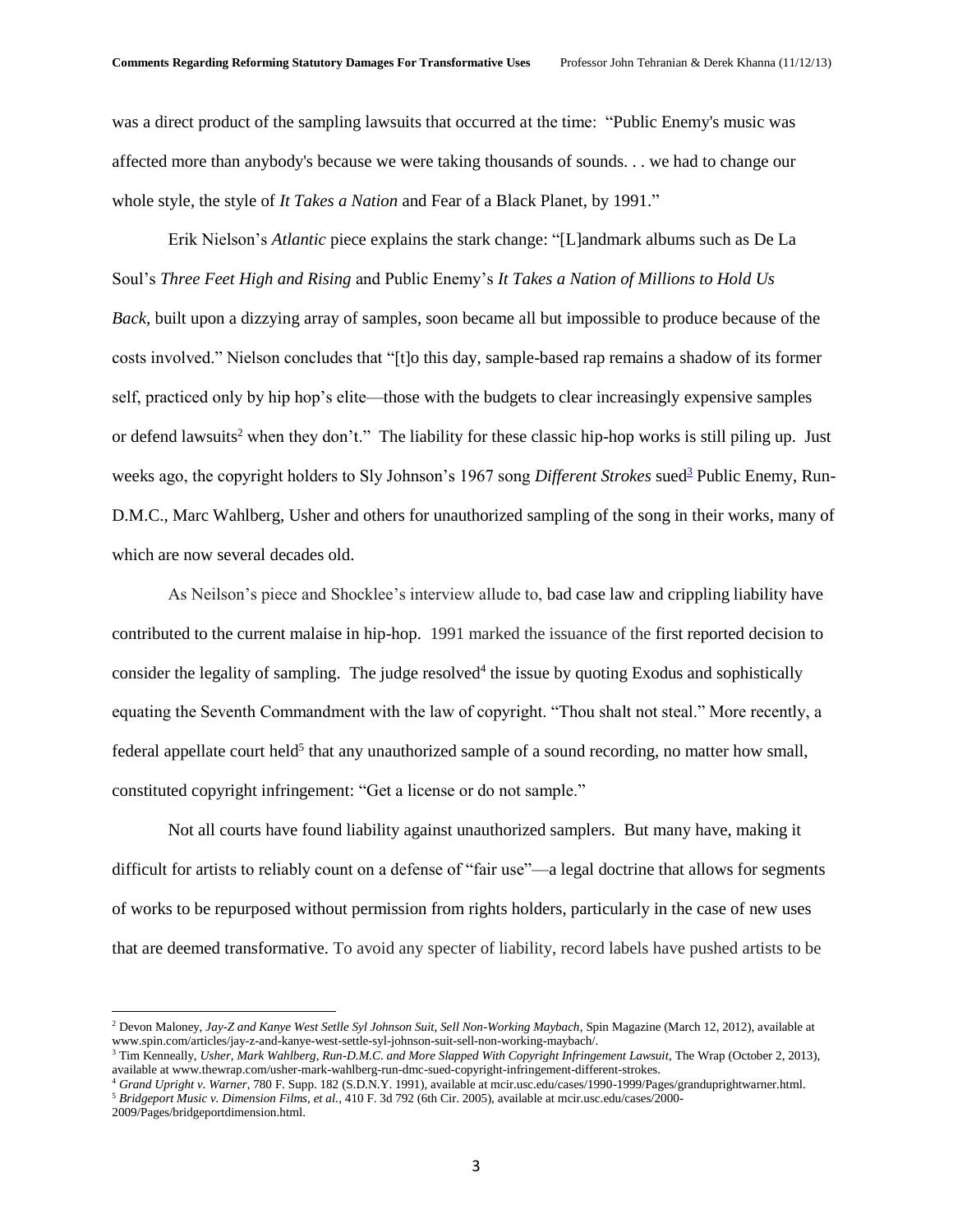incredibly conservative in their practices, such that they will not release records with unlicensed samples, even if there is a legitimate fair use argument for it.

William Patry, author of one of the leading treatises on copyright law, explains the problematic consequences of current law:

> The result of this terrible decision has been an unwillingness of record companies to put out albums unless each and every sample is cleared. Producers of records must certify that all samples have been licensed . . . previous hip-hop albums used hundreds (and sometimes thousands) of samples, licensing that number of samples is out of the question due to financial and transactional cost reasons. As a result, the creative process of hip-hop has changed.<sup>6</sup>

*Paul's Boutique* by the Beastie Boys came out in 1989 and it is considered one of the most influential and innovative hip-hop albums of all time. It featured more than 300 samples—some of them unlicensed. This level of sampling led to a unique final product. As Mike Simpson, who produced the album, explained, "What we were doing was making entire songs out of samples taken from various different sources. On *Paul's Boutique* everything was a collage."

Today, Simpson notes<sup>7</sup>, clearing all necessary samples would be "unthinkable." Professor Jason Mazzone estimates<sup>8</sup> that the current cost of obtaining clearances, along with finding and tracking down every single artist, would amount to over \$3 million. *Paul's Boutique* could never be affordably created under the existing legal regime.

### *Impediments to Sampling and Transformative Use Impact the Entire Creative Marketplace*

Innovators inevitably stand on the shoulders of those who came before them, and laws that restrict the inherently iterative process of creation ultimately harm the robustness of the arts. Consider Public Enemy's *Don't Believe the Hype* from 1988, a work that would have been economically

 $\overline{\phantom{a}}$ 

<sup>6</sup> WILLIAM PATRY, HOW TO FIX COPYRIGHT 93 (2012)*.*

<sup>7</sup> Paul Tingen, *The Dust Brother: Sampling, Remixing & The Boat Studio*, Sound on Sound (May 2005), available at www.soundonsound.com/sos/may05/articles/dust.htm.

<sup>8</sup> *BLS Law Notes*, THE MAGAZINE OF BROOKLYN LAW SCHOOL, Vol.16, No.2 (Fall 2011), available at www.herrick.com/siteFiles/News/C49CC36483AA2D538BD4AE8F3A30CBD7.pdf.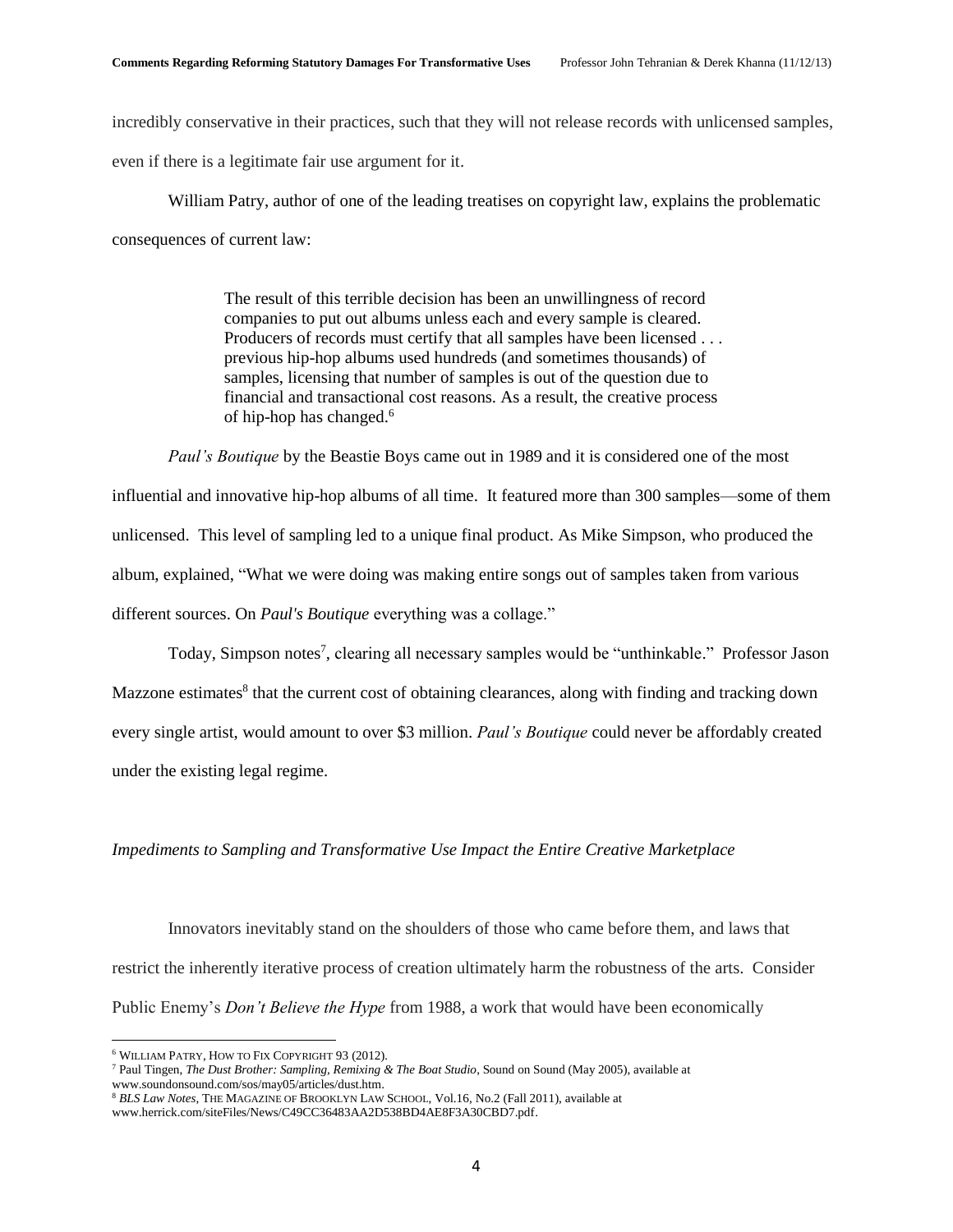prohibitive to produce in the wake of the recent case law on sampling. The song itself builds on the work of at least seven different artists, including James Brown, who are sampled through the course of the track. But the song itself wasn't merely taking; it was giving too—and not just to fans of rap and hip-hop. In fact, *Don't Believe the Hype* has itself been sampled by at least 47 other songs.<sup>9</sup> A wide array of artists, from the expected (The Game, N.W.A. and the Roots) to the unexpected (U2, Weezer and the unforgettable Milli Vanilli) have used the track to create their own works.

Sampling is therefore not merely the pastime of a few young college students residing in dorms tinkering with their turntables. Instead, it is an essential part of the cohesive tissue that connects music and people together as part of our shared culture. And it is a part of rich, referential practice that has long fueled innovation in all forms of content creation. Long before sampling ever became viable, writer Donald Barthelme highlighted<sup>10</sup> the power of mash-ups, pastiche, juxtapositions and appropriation. The ultimate tool of the genius, he wrote, is rubber cement.

The law has taken the tool of rubber cement out of the hands of musicians. And it's not just copyright experts who are concerned by this. Musicians have also identified the substantial impact of the law on their artistic decisions. Explaining why his 2005 album, *Guero*, relied less extensively on sampling than earlier recordings, Beck acknowledged that:

> There's a lot of fun in sampling, and the sampling that we did do was a lot of fun and sparked a lot of creativity, but I think now it's a little bit prohibitive to sample. It's just so damn expensive, and it's such a hassle trying to clear things. As far as sampling goes, it's an interesting area these days, because it's definitely been dying out. It hasn't been arranged in a way where it's workable for musicians to do it."<sup>11</sup>

As DJ Earworm, a noted mash-up artist, explained to one of us in a recent interview, even well-financed artists are only able to afford one or two samples, at best, these days. If DJ Earworm were to sell his *SummerMash '13<sup>12</sup>* as an MP3 or CD, for example, the sampling clearances would likely cost him far more than any money he might ever earn from his sales.

<sup>9</sup> Who Sampled, *Don't Believe the Hype*, available at www.whosampled.com/Public-Enemy/Don%27t-Believe-the-Hype/sampled/.

<sup>&</sup>lt;sup>10</sup> http://withhiddennoise.net/2007/12/17/tools-of-the-genius/.

<sup>&</sup>lt;sup>11</sup> JASON MAZZONE, COPYFRAUD 61 (2011).

<sup>&</sup>lt;sup>12</sup> DJ Earworm, *SummerMash 2013*, available at https://www.youtube.com/watch?feature=player\_detailpage&v=\_g0cYLVrCz4.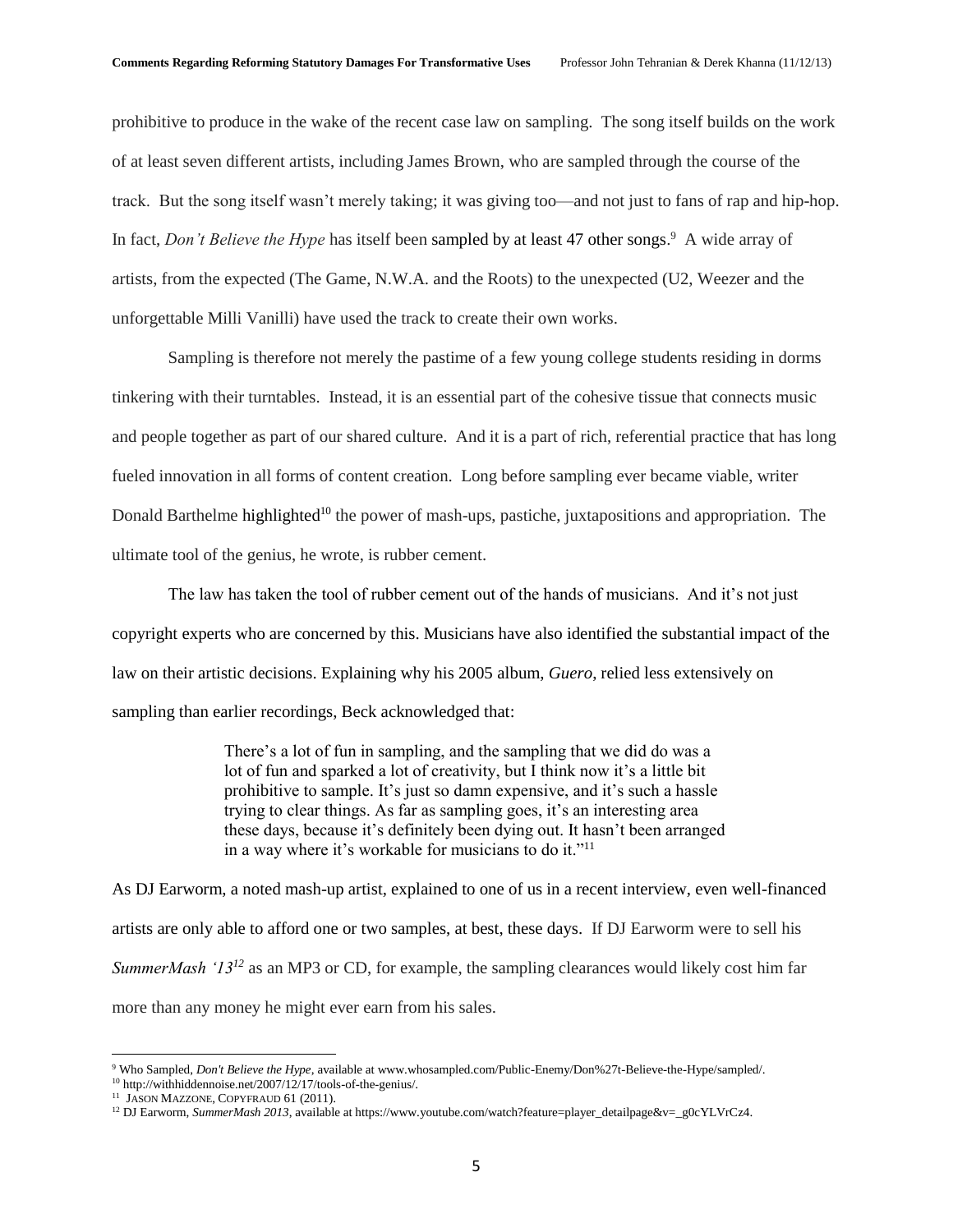DJ Earworm is not just some rogue musician. In 2013, the organizers of the Grammys asked him to produce the award show's opening sequence on television. They recognized the transformative artistry of what he does with pre-existing recorded materials. Yet, ironically, the Grammy Foundation is closely aligned with the RIAA, which has actively lobbied for restrictive laws that make sampling (when it's not done at their request and for their broadcast benefit) punishable with severe civil penalties. The RIAA has a licensing information section on its website,<sup>13</sup> presumably for artists and the public, where it warns: "generally speaking, the use of any part of a song requires a license." The MPAA, for its part, is similarly dismissive of any right to use copyrighted materials without permission. In fact, it has repeatedly resisted the very concept of "fair use" as a part of copyright law:

There is no fair use to take something that doesn't belong to you. That's not fair use. [A teacher can fast-forward a movie in class] and there's no performance fee for that. That's fair use. Now, fair use is not in the law. People are taking fair use and changing it to unfair use and claiming that it's fair use. (Jack Valenti,<sup>14</sup> former President of the MPAA) When viewed in both comparative and historical contexts, the practical inability of modern artists

to make use of the raw materials of their musical progenitors is nothing short of striking. Warhol could draw on the iconography of Marilyn, Mao, Marlon, and Mohammed. Elvis Presley and Led Zeppelin could riff on the rhythm and blues of their youth. Marcel Duchamp could take Da Vinci's *Mona Lisa* and turn her into the mustachioed subject of ribald word play (*L.H.O.O.Q.*). And, luckily, courts have not yet taken away the ability of writers to quote the words of others.

Imagine how feeble and constrained intellectual debate would become if essayists, polemicists and academics were foreclosed by copyright law from quoting the works of others without authorization and payment (sadly, in recent years, there have even been some issues<sup>15</sup> on this front as well).

Music sampling is a form of "quoting" the music of others in the process of creating one's own compositions and sound recordings. Yet the rulings on digital sampling have effectively foreclosed the

<sup>13</sup> RIAA, *Licensing: Voluntary vs. Statutory Licensing*, available at www.riaa.com/aboutus.php?content\_selector=Licensing.

<sup>&</sup>lt;sup>14</sup> Peter Rojas, *The Endadget Interview: Jack Valenti* (August 30, 2004), available at www.engadget.com/2004/08/30/the-engadget-interviewjack-valenti/.

<sup>15</sup>Joseph Thomas, *Executors or Executioners? Why can't my biography of Shel Silverstein quote the works of Shel Silverstein? His censorious estate.*, THE SLATE BOOK REVIEW (October 11, 2013), available at

www.slate.com/articles/arts/books/2013/10/my\_shel\_silverstein\_biography\_can\_t\_quote\_shel\_silverstein\_why.single.html.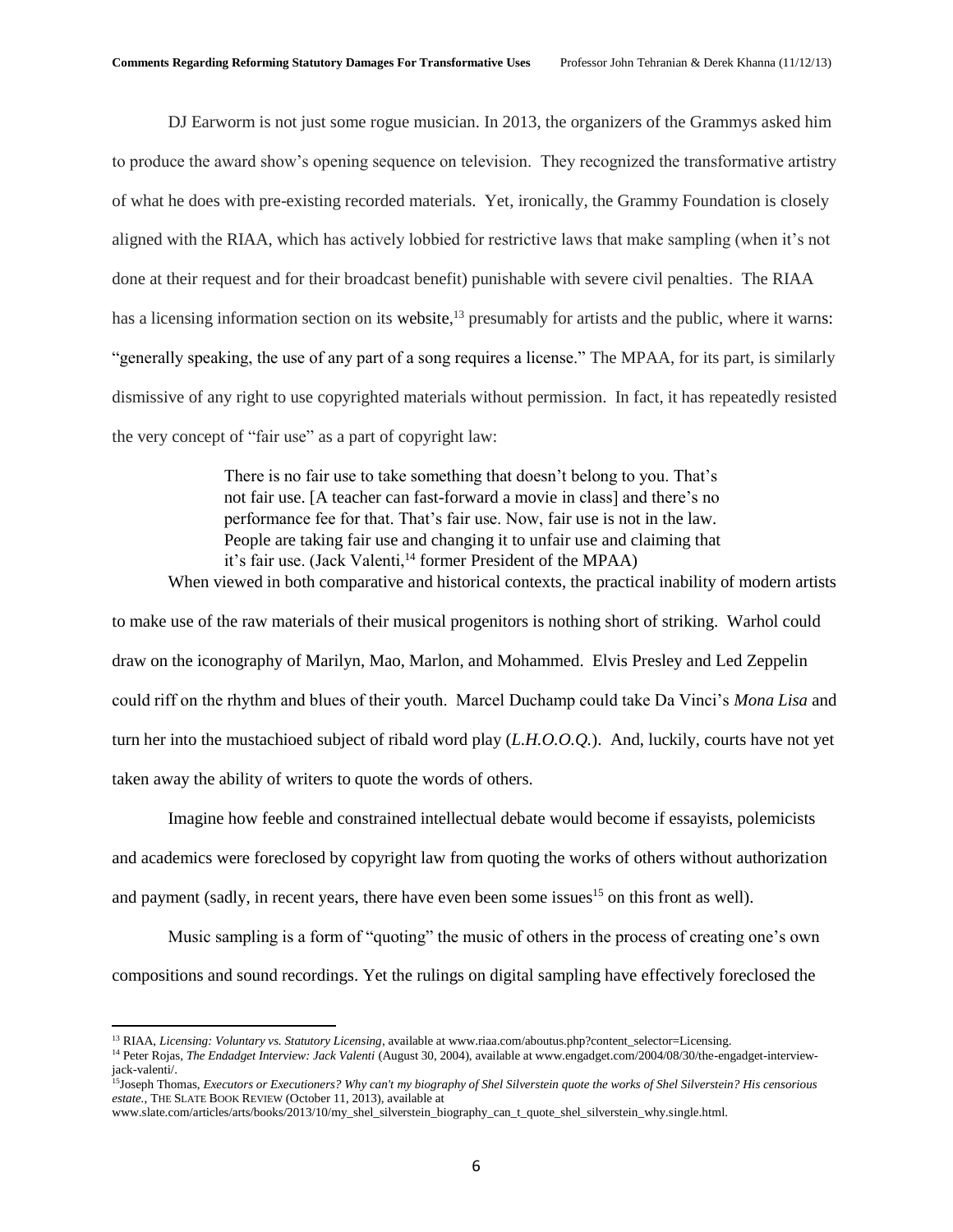ability to reference and transform other music at all. And the impact is not just limited to hip-hop. The current case law on sampling impedes the development of electronic dance music, the work of mash-up artists and innovation in virtually every genre of modern music.

#### *Does Sampling and Remixing Help Artists Rather Than Hurt Them?*

The decline of sampling and its impact on creative expression is a recent phenomenon and a direct result of laws created by Congress and holdings of the courts. And it's a state of affairs that is even more perplexing since it has been rationalized in the name of *protecting* the arts and artists. Yet these rulings directly contravene the constitutionally mandated purpose for copyright law in the first place.

Copyright law exists for a specific purpose: promoting progress in the sciences and useful arts. The Constitution provides unequivocal language that is nearly as clear as the mandatory age minimum for serving in Congress (25-years old) or how many Senators each state gets (2). Clause 8 of Article I, Section 8 states that Congress may, *if it so chooses*, provide limited-term copyrights for authors (and patents for inventors), but solely for the purpose of "promot[ing] the Progress of Science and useful Arts." The language of this Clause is unique within the framework of the Constitution. The Constitution does not tell us why we protect the freedom of speech or religion or why the federal government can regulate interstate commerce. In fact, of the 18 enumerated powers granted to Congress in Article I, Section 8, the power to provide copyright and patent protection is alone in providing for its specific purpose.

Unfortunately, as interpreted by the courts, modern copyright law turns the Constitution and the original public meaning of this clause on its head. Rather than promoting progress in the sciences and useful arts, copyright law now all too often inhibits it. The creation and dissemination of transformative works benefits the public and progress in the arts. Yet the problematic ambiguity of the fair use defense and the severe consequences of an infringement verdict have made it difficult for artists to engage in transformative activities such as sampling, mash-up or pastiche.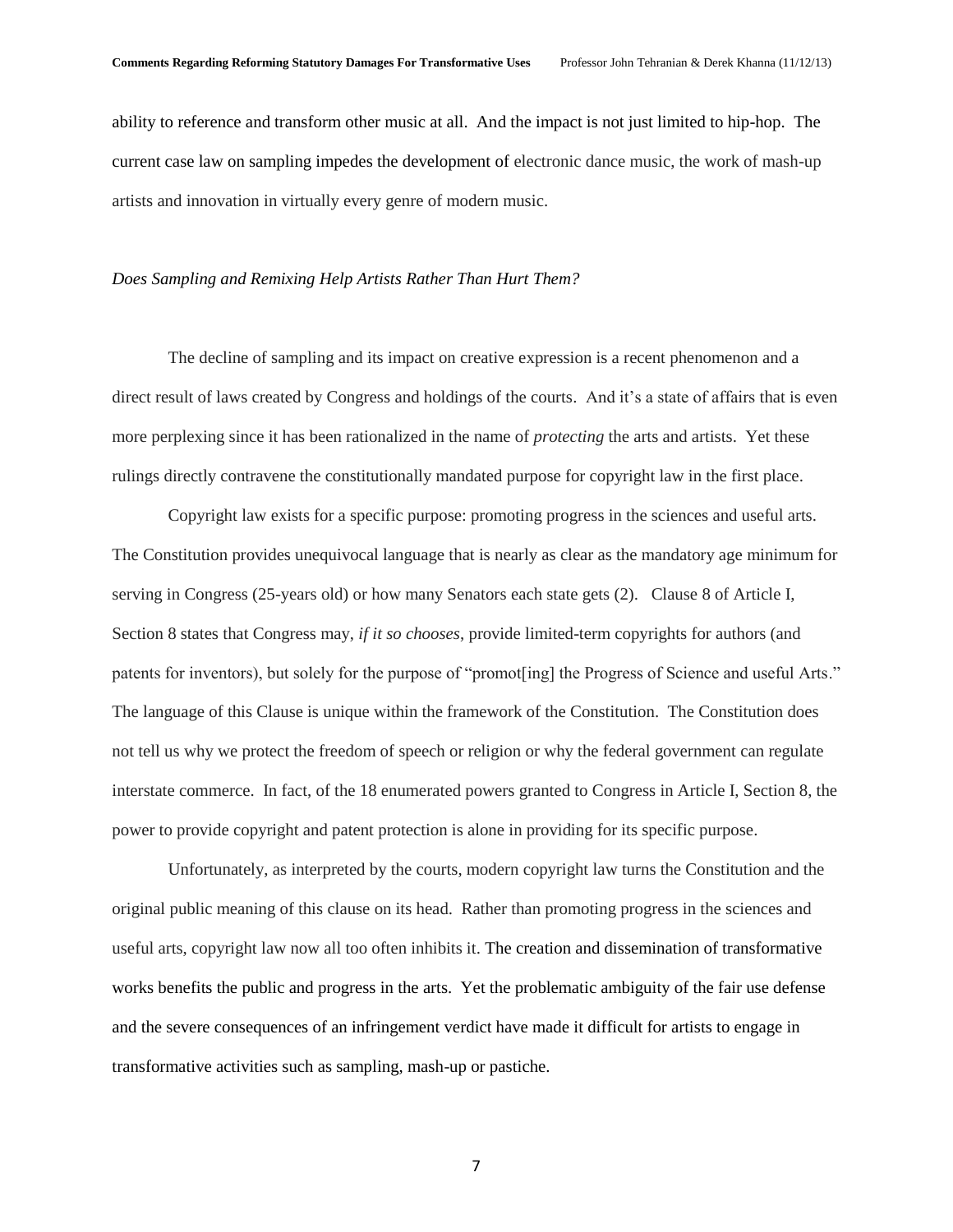When artists are sampled, they frequently enjoy the positive attention it garners for their work. Jay-Z certainly seemed<sup>16</sup> to feel that way when his song was mashed-up without permission or payment on Danger Mouse's *Grey Album* (which is now banned in the United States):

> I think it was a really strong album. I champion any form of creativity. And that was a genius idea to do, and it sparked so many others like it. It's really good. ... I was honored someone took the time to mash those records up with Beatles records. I was honored to be on quote-unquote the same song with The Beatles.

Recently, Michael Schuster conducted an empirical study<sup>17</sup> on the effect that digital sampling has on sales of copyrighted songs. Specifically, he examined the impact of Greg Gillis's (Girl Talk's) most recent album, which sampled over 350 songs, on the market for the borrowed works. Within a 92.5% degree of statistical significance, he found that sampled songs sold significantly better in the year after being sampled relative to the year before.

Admittedly, Schuster's work represents just one study and his survey did not include a control sample. However, it does support an intuitively broader point: in most cases, an allegedly infringing sample generates increased exposure for commercially (but certainly not critically) passé artists such as Parliament, Rick James, the Isley Brothers, and James Brown and makes them better off economically as a result.

George Clinton provides a quintessential illustration of this effect. Clinton sold over 10 million records in the 1970s, but, by the 1980s, most of his records were out of print. But then, Clinton became a favorite of hip-hop producers who used samples of his songs in their music. The sampling of Clinton's work introduced him to an entirely new generation and revitalized Clinton's career through the republication of most of his records. He has famously encouraged<sup>18</sup> artists to sample his work, "we never minded them sampling. . ." Ironically, about 170 songs written by Clinton and other members of his band

<sup>16</sup> Jay Mohegan, *Jay-Z: The Fresh Air Interview*, NPR Fresh Air (November 16, 2010), available at www.npr.org/2010/11/16/131334322/thefresh-air-interview-jay-z-decoded.

<sup>17</sup> W. Michael Schuster, *Fair Use, Girl Talk, and Digital Sampling: An Empirical Study of Music Sampling's Effect on the Market for Copyrighted Works* (October 14, 2013), available at SSRN: http://ssrn.com/abstract=2340235 or http://dx.doi.org/10.2139/ssrn.2340235. <sup>18</sup> Jeremiah Alexis, *George Clinton: 'We Never Minded Them Sampling'* (May 14, 2013), available at

www.redbull.com/us/en/music/stories/1331590648362/george-clinton-on-samples-youtube-and-youth.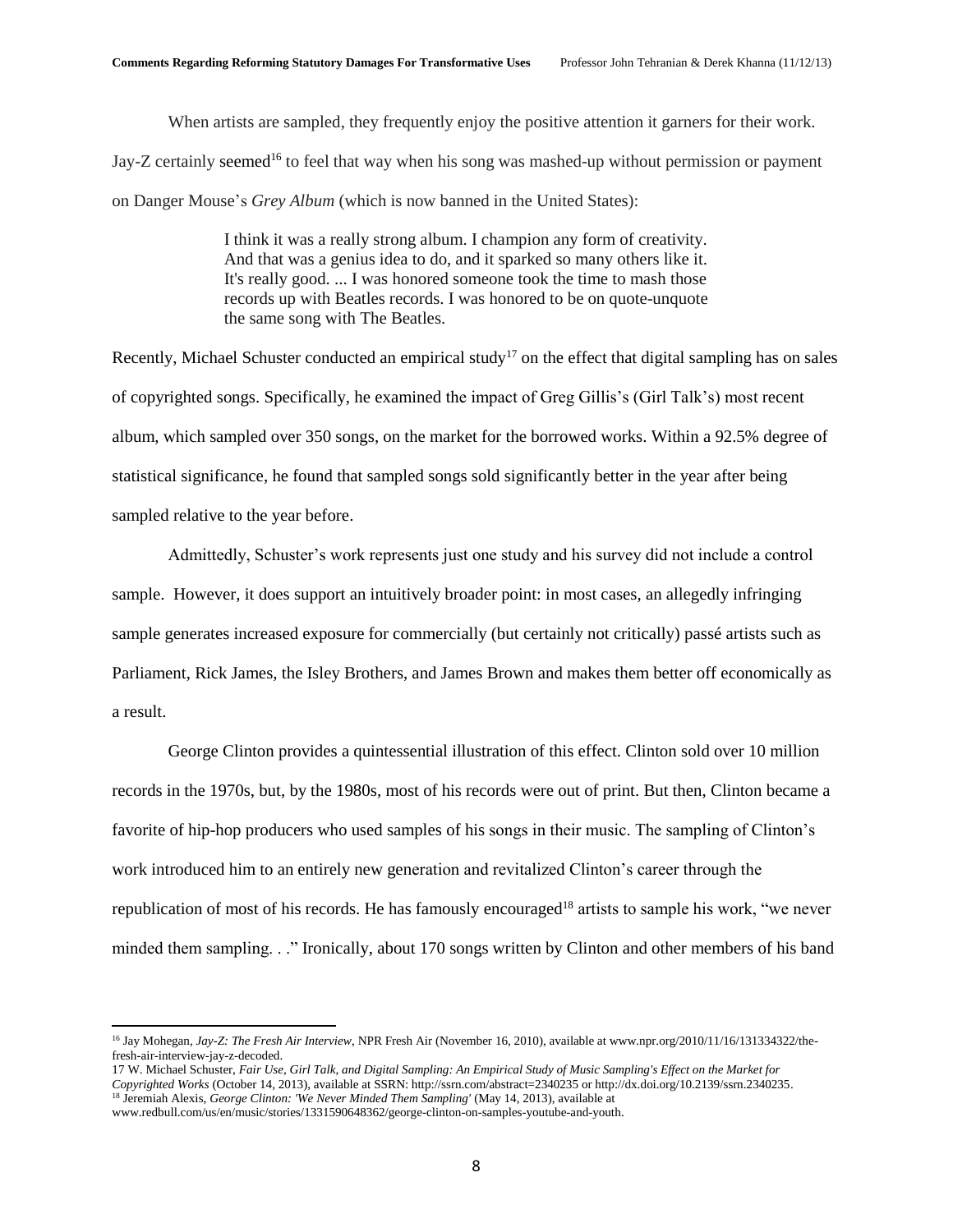are now owned by Bridgewater Music, and, while that ownership is subject<sup>19</sup> to dispute, Bridgewater Music has sued many artists for the very sampling that has revitalized Clinton's career.

Of course, sampling doesn't necessarily help every single artist. While there is no way to know how policies every single artists, omniscience is not necessary for policy-making. Instead, it is worth noting that, while sampling not only enables new artistic creation, it also frequently benefits those artists whose works are sampled. Yet the problematic ambiguity of the fair use defense and the severe consequences of an infringement verdict have made it difficult for artists to engage in transformative activities such as sampling, mash-up or pastiche.

#### *"Fair Use" Ambiguity*

 $\overline{\phantom{a}}$ 

Fair use is notoriously unpredictable. While Biz Markie got hit<sup>20</sup> with liability (and a referral to the DA's office for potential jail time<sup>21</sup>) for sampling several bars of a piano line from Gilbert O'Sullivan's *Alone Again (Naturally)*, the Beastie Boys escaped<sup>22</sup> liability when they sampled a sixsecond riff from jazz flutist James Newton. While the writer of an unauthorized take on *Gone with the Wind* (told from the perspective of the slaves) won<sup>23</sup> the right—under the fair use doctrine—to publish her work over the objections of the Margaret Mitchell Estate, the writer of an unauthorized send-up of *Catcher in the Rye* (where an elderly Holden Caulfield confronts author J.D. Salinger) was deemed infringing and had his book banned<sup>24</sup> in the United States.

Appropriationist artist Jeff Koons has experienced the law's inexplicable vacillation first hand. He's had federal appellate courts weigh in on two infringement suits for his unauthorized use of source

<sup>19</sup> Allison Keyes, *George Clinton Fights For His Right To Funk*, NPR The Record (June 6, 2012), available at www.npr.org/blogs/therecord/2012/06/06/154451399/george-clinton-fights-for-his-right-to-funk.

<sup>20</sup> *Grand Upright v. Warner*, 780 F. Supp. 182 (S.D.N.Y. 1991), available at mcir.usc.edu/cases/1990-1999/Pages/granduprightwarner.html.

<sup>21</sup> *Id.* 

<sup>&</sup>lt;sup>22</sup> Newton v. Diamond, 349 F.3d 591 (9th Cir. 2003), available at mcir.usc.edu/cases/2000-2009/Pages/newtondiamond.html.

<sup>23</sup> Content Regulation, *'Wind Done Gone' Copyright Case Settled* (May 29, 2002), available at www.rcfp.org/browse-media-lawresources/news/'wind-done-gone'-copyright-case-settled.

<sup>24</sup> Sewell Chan, *Judge Rules for J.D. Salinger in 'Catcher' Copyright Suit*, New York Times (July 1, 2009), available at www.nytimes.com/2009/07/02/books/02salinger.html?\_r=0.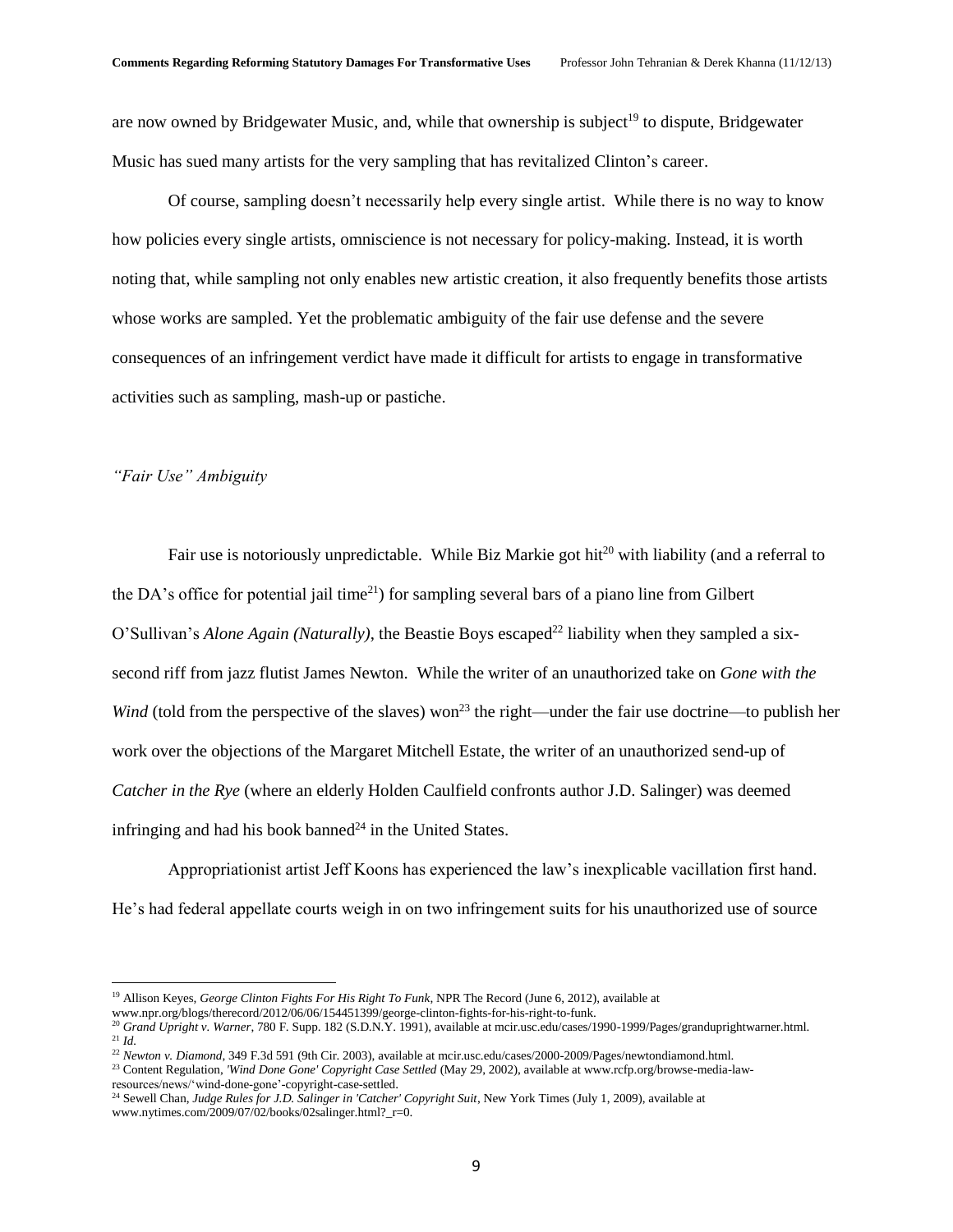materials in his art. In the first case,  $25$  a court denied his fair use defense and found him liable. In the second case, $26$  a court found his work transformative and, therefore, excused him from liability under the fair use doctrine. All told, there is little consistency in the way courts weigh the various factors dictated by statute.

Wildly disparate outcomes on similar fact patterns have resulted, making copyright cases hard to decipher. For example, as Professor Rebecca Tushnet has pointed out, "After decades of litigation, it is still difficult to tell when and whether one can photocopy copyrighted materials, even for scientific research."<sup>27</sup> As we have seen with musicians, nebulous fair use standards have prompted self-censorship in the creative process. Potential "infringers" are, understandably, unwilling and unable to bear the substantial costs of litigation and liability, even where it does not or should not exist.

#### *Statutory Damages Run Amok*

These legal uncertainties are exacerbated by the massive statutory damages available under copyright law. Copyright infringement is, in legal parlance, similar to a tort (and some scholars argue that it is, in fact, a tort). Copyright stands in sharp contrast to the general tort regime because Congress has chosen to enact specific legislation that provides copyright holders with the ability to recover statutory damages—damages that are presumed without a plaintiff needing to prove any actual damages. The amount chosen by Congress is high and, in some instances, even Draconian—up to \$150,000 per act of willful infringement (plus recovery of attorneys' fees to boot).

Such a policy might make sense when seeking to deter the pirates and bootleggers that the content industry regards as thieves. <sup>28</sup> But it makes no sense to use the same blunt instrument that punishes

<sup>25</sup> *Rogers v. Koons*, 751 F. Supp. 474 (SD New York 1990), available at

scholar.google.com/scholar\_case?case=9116893010009845497&q=751+F.+Supp.+474+&hl=en&as\_sdt=20006. <sup>26</sup> *Rogers v. Koons*, 960 F.2d 301 (2d Cir. 1992), available at

http://scholar.google.com/scholar\_case?case=9102865469766650757&q=Rogers+v.+Koons,+960+F.2d+301+(2d+Cir.+1992)&hl=en&as\_sdt=2 0006.

<sup>27</sup> Rebecca Tushnet, *Copyright as a Model for Free Speech Law: What Copyright Has in Common with Anti-Pornography Laws, Campaign Finance Reform, and Telecommunications Regulation*, 42 B.C. L. REV. 1, 24 (2000).

<sup>28</sup> RIAA, *For Students Doing Reports*, available at www.riaa.com/faq.php.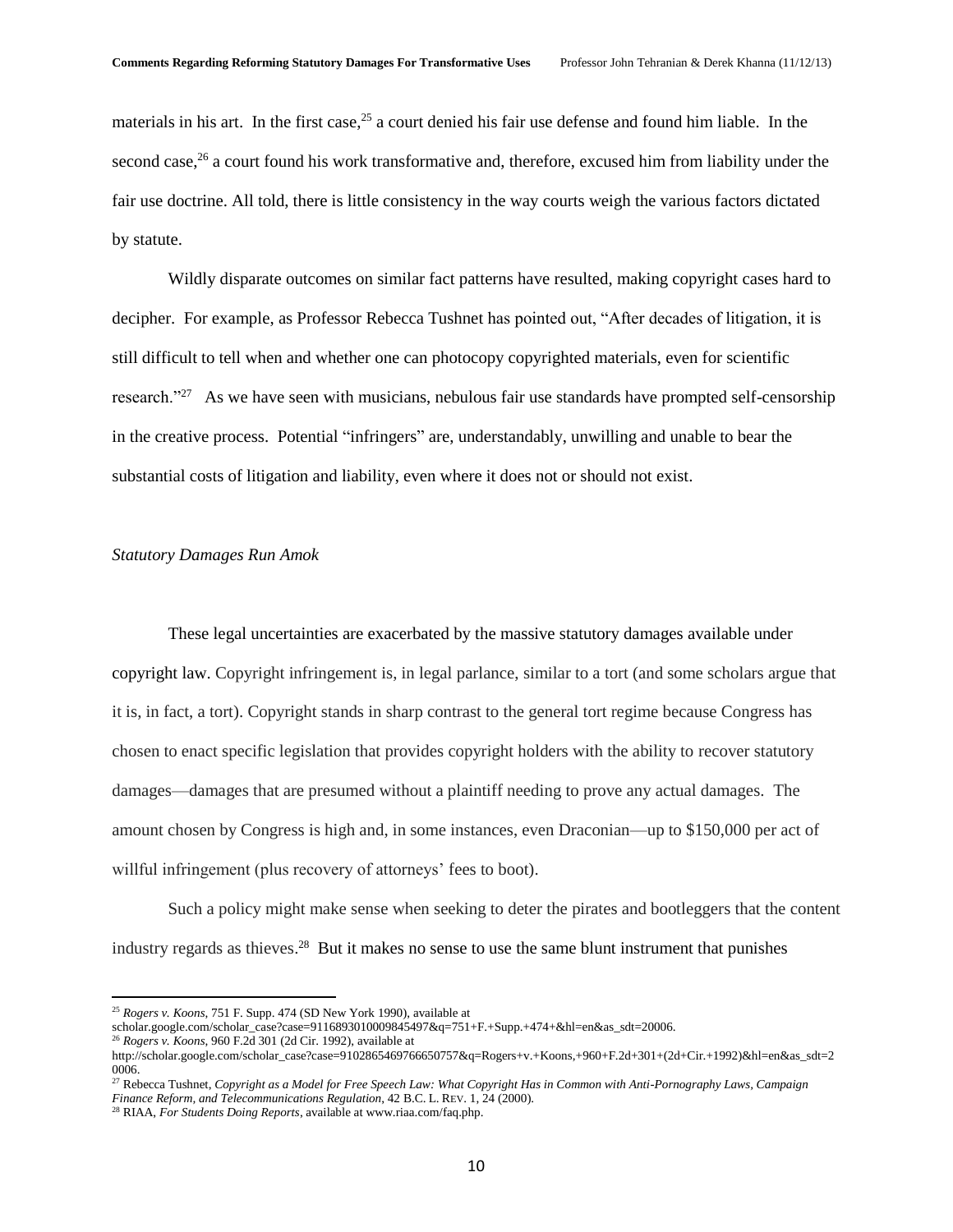bootlegging to squelch transformative activity that promotes progress in the arts. Bootlegging is both difficult to catch and requires heavy deterrence. Neither of these rationales exists for transformative works.

Under current law, artists such as Danger Mouse, DJ Earworm, the Beastie Boys and Biz Markie are treated as little different from commercial bootleggers and piracy-enablers. In the process, we have effectively outlawed an entire method of music making.

For example, with its more than 300 samples, *Paul's Boutique* could create \$22.5 million in potential liability for the Beastie Boys if just half of the samples are not deemed "fair use." The exorbitance of these penalties inhibits anyone but the most bold and well-financed artists – potential infringers – from relying upon a fair use defense. The consequences of unauthorized sampling or any other unlicensed use of copyrighted works (no matter how transformative) can be severe. A mash-up that makes use of several songs can quickly rack up millions of dollars in liability—even if the mash-up is non-commercial in nature, causes no cognizable actual damages and generates no revenues whatsoever. This is the potential liability that any artists faces if he/she is on the wrong side of the "fair use" Rubicon.

Judicial rulings over the past two decades have caused copyright's Sword of Damocles, through massive statutory damages, to precariously hang over the heads of would-be sampling artists and, in turn, have fundamentally changed the type of creative output we, as the public, can and do enjoy.

### *Overdeterrence and the Permission Problem*

The threat of enormous statutory damages results in an overdeterrence of potentially lawful, and clearly beneficial, future content creation. Imagine an analogous statutory damages system for vehicular torts: each time you had an accident—even if it caused little or no damages—the owner of the car you bumped into could recover up to \$150,000 from you. On the positive side, people might drive more carefully. But the extreme caution that might arise from such stiff penalties would create an intolerable rise in traffic as many individuals would drive only at glacial speeds. Perhaps most individuals would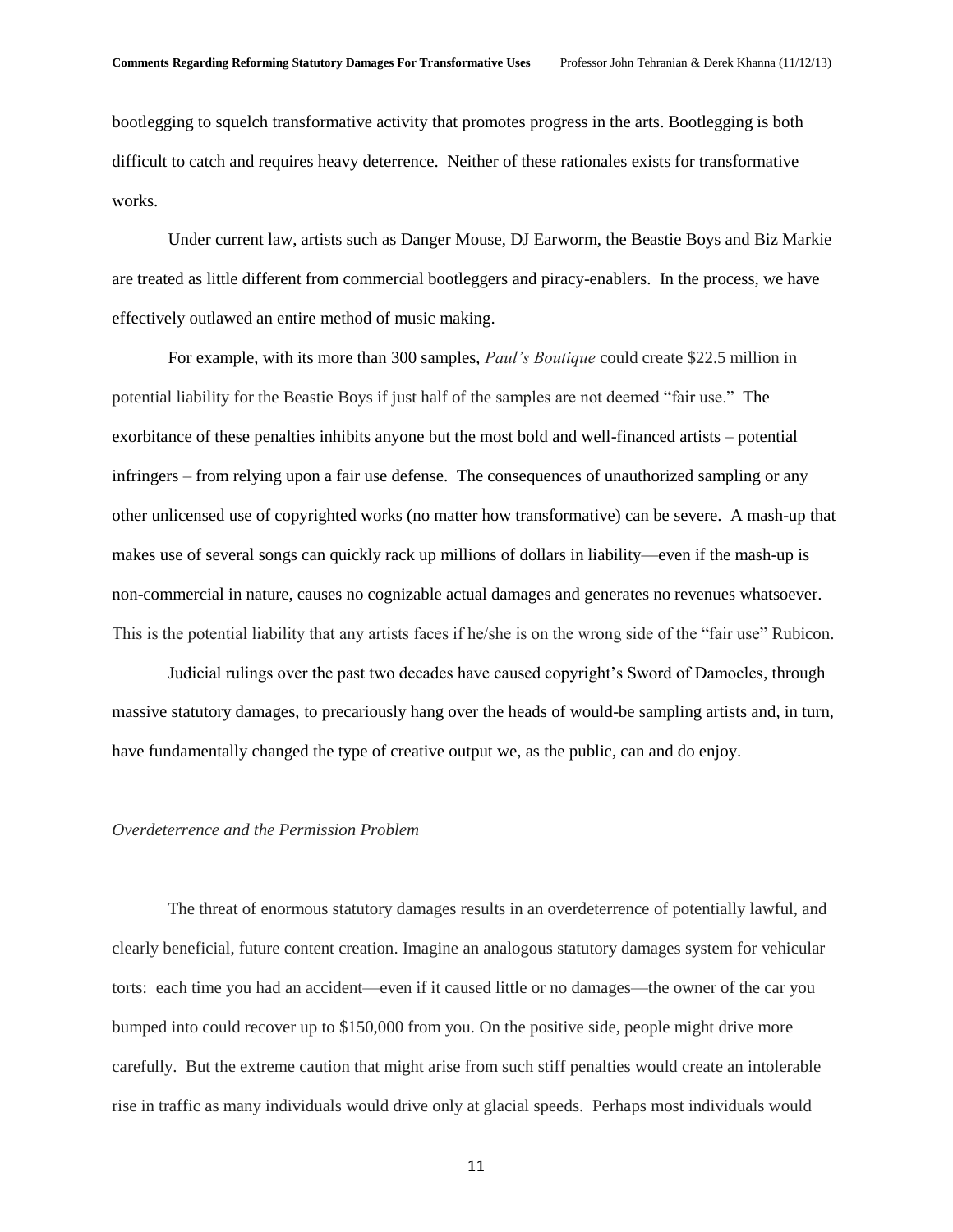chose not to drive at all since they could not afford to pay \$150,000 if they hit a car – a likely occurrence at some point on the road. Insurance rates would skyrocket as we would all face liability for potentially enormous damages, with the costs subsequently borne by everyone on the road and built into the costs of truck delivery and taxi-rides.

This manifestly unfair system would leave only the most wealthy able to drive and would severely impact our freedom as a society. It might also lead to inefficient legal windfalls, where \$5000 in damages to person's car could generate an award of \$150,000—3000% more than what is needed to make the individual whole. Under such a scenario, even when individuals have arguably not caused any accident or damage at all, they would still settle potential claims for vast sums of money just to avoid costly attorneys' fees and the possibility of a monstrous \$150,000 penalty. Clearly, a \$150,000 statutory fine for each vehicular tort, no matter how small, would cause serious overdeterrence. And even if it did reduce injuries on the road at the margins, such an arbitrarily steep statutory damage rate would not ultimately benefit society.

Put simply, we don't impose massive statutory damages on car accidents because we don't want people to stop driving. And we shouldn't impose massive statutory damages on transformative artists because we don't want people to stop creating.

Like individuals who would either drive more conservatively or not at all under a statutory damages regime for car accidents, many artists facing copyright's statutory damages regime have elected to eschew sampling, mash-ups or any other type of transformative activity altogether. Even when someone who makes use of a copyrighted work has a good chance at a successful fair use defense, the terrifying consequences of being wrong will lead rational actors to get a license—even where the law doesn't require one. As a result, millions of dollars—representing an enormous deadweight loss rewarding rent-seeking rather than productive activity in the economy—are spent every year on obtaining licenses for works that are in the public domain or otherwise don't require a license to use. This well documented fact of over-licensing is evidence of serious overdeterrance.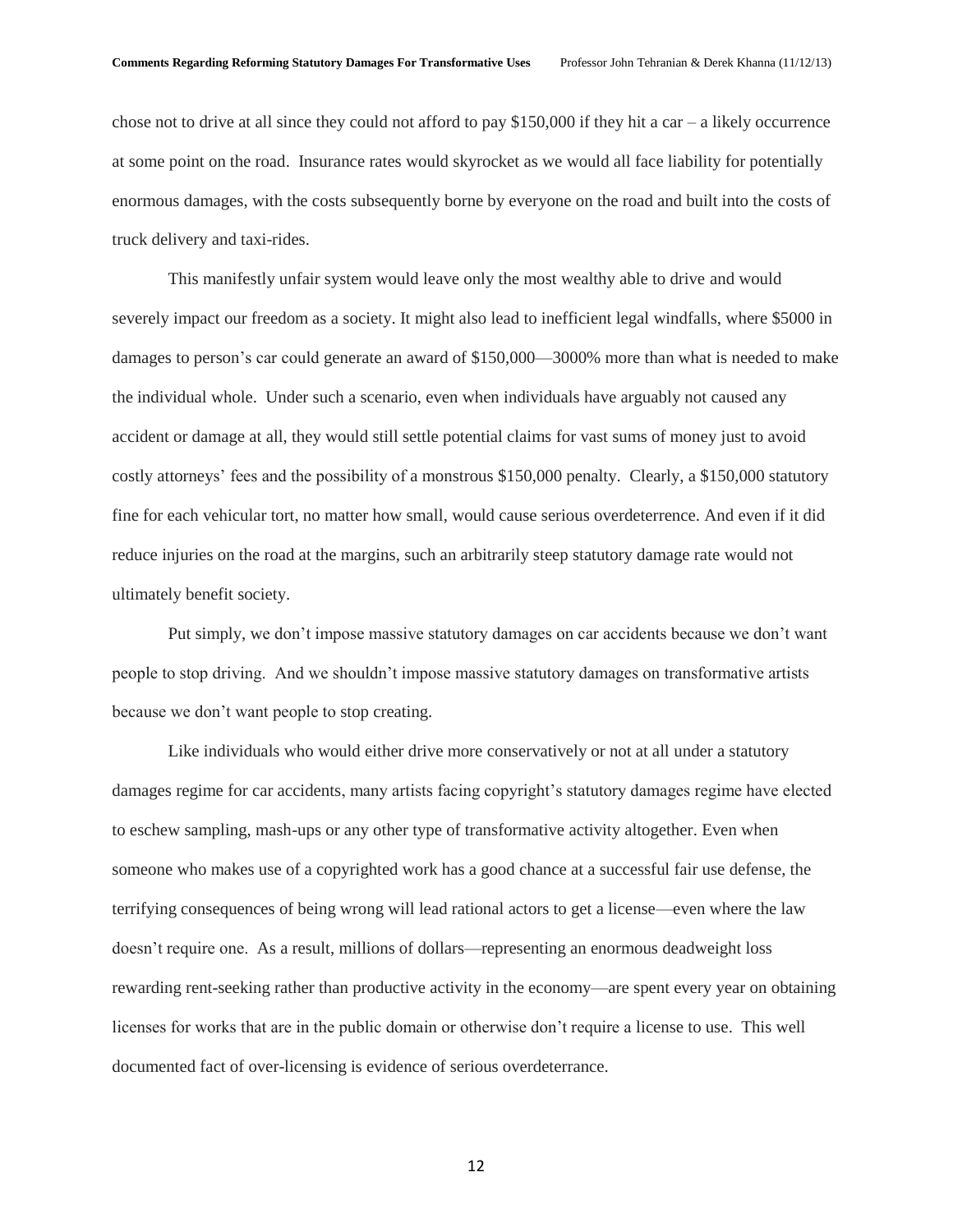Large content owners, who are rarely the artists themselves, are perhaps the main beneficiaries of the regime they created because it creates a permission culture that lines their pocketbooks. But, unfortunately, this system stifles legitimate artistic activities rather than promoting the arts. Policymakers should look to the real interests of established, emerging and future artists and content creators, as well at the interests of the general public who may enjoy hip-hop, electronic dance music and DJ remixes, when considering if copyright policies will lead to the "progress" of the "sciences" and "useful arts" as required by the Constitution.

## *The Solution*

 $\overline{\phantom{a}}$ 

The ambiguity of the fair use defense and the severe penalties of the statutory damages regime have combined to deter transformative artistic activity—the use of underlying copyrighted materials to create new works of art imbued with their own meanings, expressions and messages. Transformative activities such as digital sampling, mash-up, appropriationist art, parody and satire advance the arts—the proper goal of the copyright regime—by criticizing or illuminating our values, assessing our social institutions, and commenting on current events and our culture.

However, when dealing with transformative uses of copyrighted works, current law forces courts to choose between two generally extreme options: infringement or fair use.<sup>29</sup> If courts find infringement, hefty statutory damages can issue and the public is deprived of valuable new creative expressions. However, if a court finds fair use, an unauthorized user of a copyrighted work is able to use (without permission or payment) the work of another with impunity and thereby benefit from the creation of the original author.

Recognizing the problems with statutory damages and the fair use doctrine, as currently applied, we propose a damages-cap solution that applies strictly to transformative uses of copyrighted works. Specifically, for unauthorized transformative uses, copyright holders could no longer seek statutory

<sup>29</sup> Courts also occasionally draw on the *de minimus* use exception to insulate a technical infringement from liability.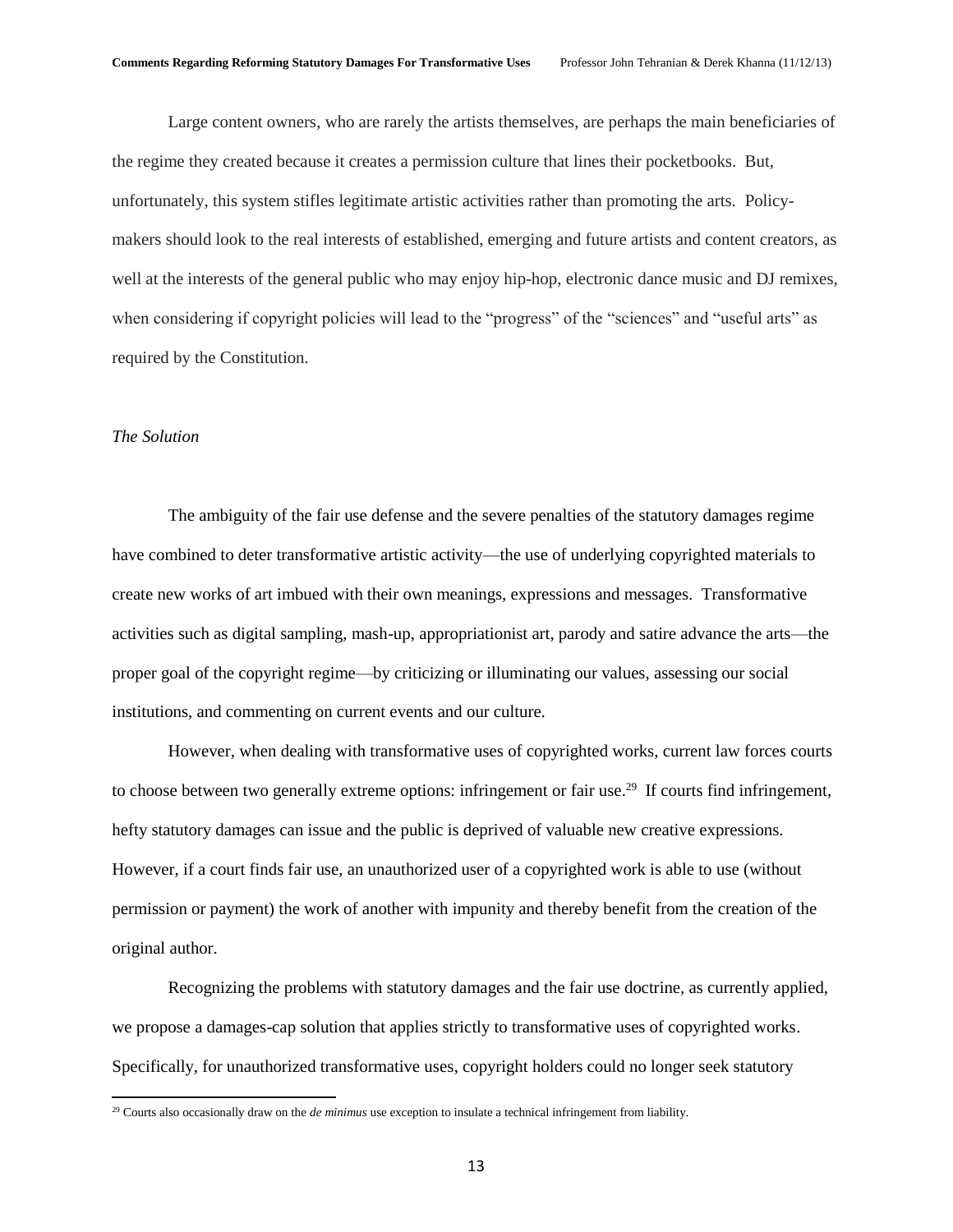damages or attorneys' fees. They would similarly be barred from receiving injunctive relief (*i.e*., a

judicial order banning the work). After all, what could be more un-American than our courts banning

books and other art? In other words, copyright holders would lose the blunt instruments that, under the

current regime, deter against the creation and distribution of transformative uses of their works.

Under our proposal, copyright holders can still seek monetary redress for the unauthorized use of

their works.<sup>30</sup> However, relief against transformative users could be capped in one of three ways:

- **Option A. The Disgorgement Cap:** Transformative users would, at most, face liability to disgorge all profits generated from their work. This would be limited on a per-track/work basis.
- **Option B. The Actual Damages Cap:** Transformative users would, at most, face liability for the provable actual damages resulting from their activities.

#### **Option C. The Apportionment Cap:**

 $\overline{\phantom{a}}$ 

Transformative users would, at most, face liability to disgorge a portion of the profits generated from their work—the portion attributable to the infringement.

Our proposal would ensure that, if sampling causes real damage to the content owner, the sampler would owe the copyright holder for the resulting damages caused by or revenue earned from the unauthorized use—but never more than that. All three proposed damages caps would allow artists to make transformative uses of underlying content without risking a veto on their activities from rightsholders who either charge exorbitant licensing rates or flatly refusing to license to anyone they don't like. The elimination of statutory damages and implementation of caps as a remedy for transformative use is not entirely dissimilar from the medical-malpractice tort reform that states across the country have implemented in recent years.

Although we feel that the imposition of such liability is still not optimal, it represents a vast improvement from the current system, where an artist may face millions of dollars in liability for creating works that earns little or even no revenues. With a cap on damages—whether that cap is limited to actual damages or some disgorgement of profits—the creation of new transformative works becomes far less

<sup>&</sup>lt;sup>30</sup> Under the plan, transformative artists would still retain the right to argue any existing affirmative defenses to liability, including fair use.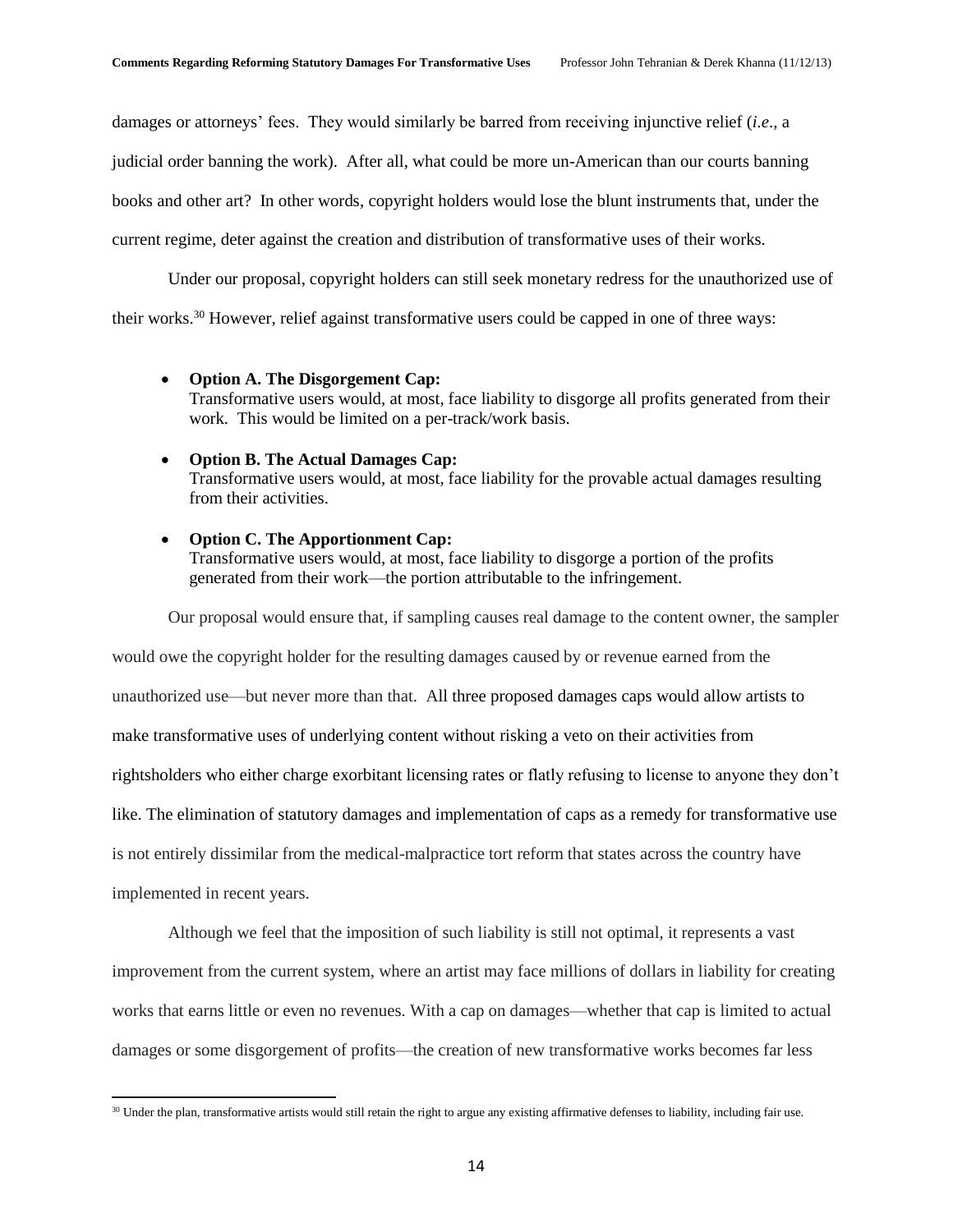risky. Essentially, liability would be unlikely to ever exceed profitability and, as a result, artists would have far greater freedom to create using the rich body of creative works that came before them.

As an example, if Biz Markie sampled a Gilbert O'Sullivan piano riff and a George Clinton bass line for a new song, O'Sullivan and Clinton could not deny Biz Markie that right (just as they can't deny Biz Markie the right to do a cover song which is a more approximate replication of the song than a sample). And, they could not charge Biz Markie an outrageous rate to license the works. By the same token, however, assuming the sampling was not fair use, Biz Markie would not be able to "freeride" (to use the vernacular of supporters of the current legal policies) on O'Sullivan and Clinton's contributions to the song. Instead, under the first version of our plan, O'Sullivan and Clinton would receive Biz Markie's profits. Under the second version of our plan, they would need to prove actual damages to a court—just like someone in a car accident seeking to recover for their sustained injuries. And under the third version of our plan, O'Sullivan and Clinton would receive a portion of Biz Markie's profits, depending on what portion of the profits from Biz Markie's song could be reasonably attributed to the unauthorized samples. In all three scenarios, Biz Markie would still face some accountability to share in the gains made from his use of the underlying works with O'Sullivan and Clinton. In other words, these policies would stimulate the creation and distribution of new artistic works, while ensuring that original rightsholders receive a benefit for contributing to this innovative activity.

## *The Effect of This Change*

An overwhelming majority of proposals and op-eds, essentially almost all of them, directed towards policy-makers relate to the topic of piracy. We recognize the cost of copyright infringement to the creative industries and – where the data demonstrates veracity to the claims – the need to combat its pernicious effects. But our proposed change to copyright law does nothing to undermine the ability of content creators to enforce their legitimate rights against those who make wholesale copies of their works without permission. Under our plan, copyright holders can still vigorously pursue pirates with the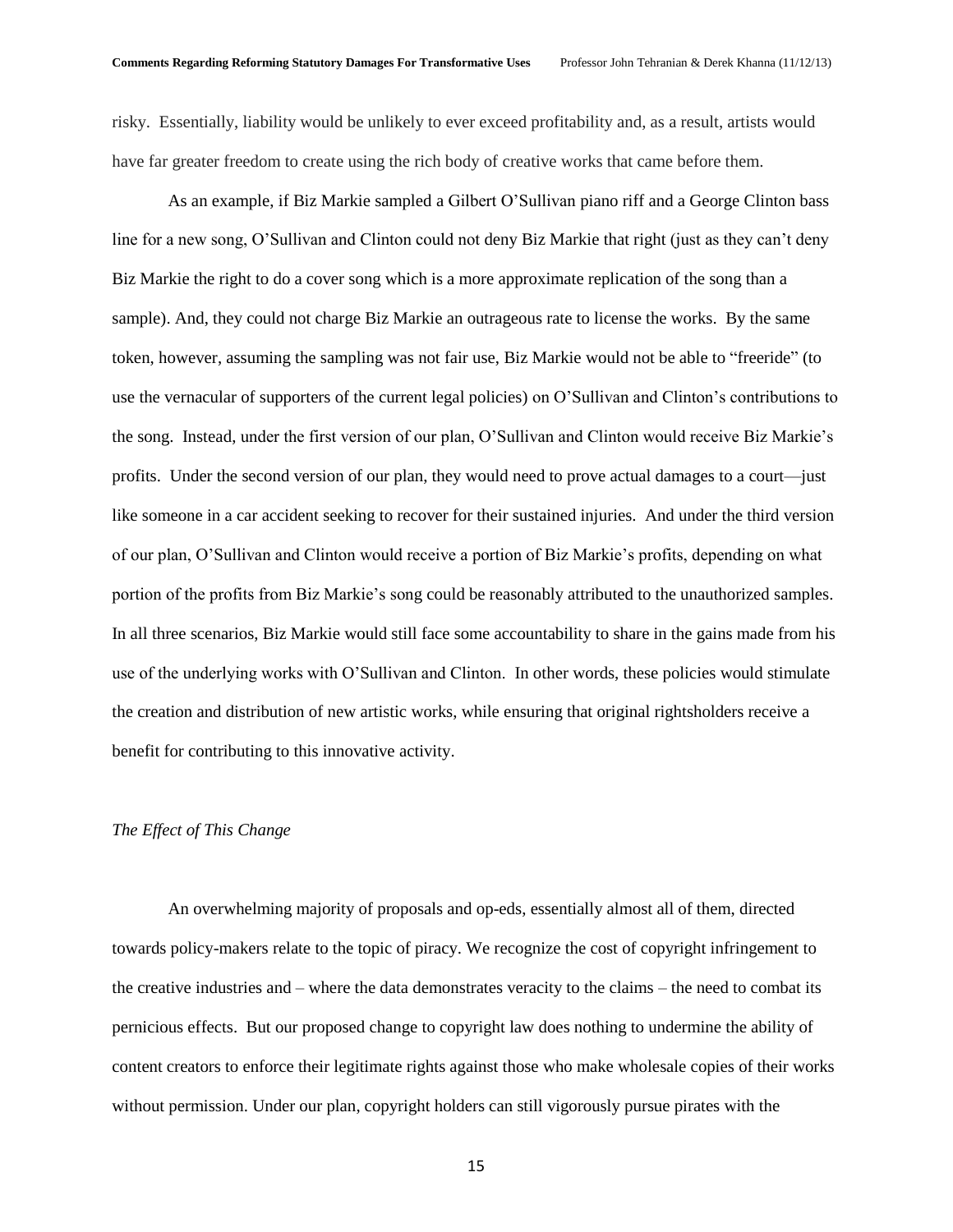economic death sentence of statutory damages (and the possibility of criminal sanctions). But, we need to protect enterprising artists from being felled by the same blunt weapons wielded against pirate enterprises.

The impact of this proposed damages-cap solution upon transformative users and the licensing market for copyrighted content would be quite profound. The damages-cap solution would advance the constitutionally mandated goals of the copyright system by stimulating more artistic creation and wealth generation for new content and sampled content alike. Specifically, small and emerging DJ's, electronic dance artists, rappers and hip-hop artists could sample from major recordings without the threat of litigation. More established artists like U2, Beck and Eminem would see the costs of sampling for their future works driven down in a competitive marketplace. Like George Clinton, artists with older music portfolios that may have fallen off the general public's radar could see their work repurposed with an appeal to a new generation of listeners. Rightsholders could no longer refuse to allow the use of their content for any purpose or by holding out for obscene highly licensing rates. This change would not simply benefit hip-hop, electronic dance and remix/mash-up music; instead, the gains would be felt throughout the arts, from documentary directors who will no longer have to pay exorbitant rates to sample a few seconds of a film clip to appropriationist artists (and their exhibiting galleries) who will no longer have to fear massive liability from creating and exhibiting art that borrows cultural symbols and other preexisting works.

The rent-seeking behavior caused by the current copyright regime imposes a deadweight loss on the economy and represents the precise reason that the Framers limited copyright both in scope (to promote progress in the arts) and time in the first place. In fact, the copyright system of our Founders, as enacted in 1790, guaranteed only a fourteen-year term and merely prohibited the complete copying of an entire protected work (and only applied to maps, charts and books). It is not much of a stretch to posit that the Framers would be disappointed that aspects of our copyright regime now actively harm artists and stifle content creation.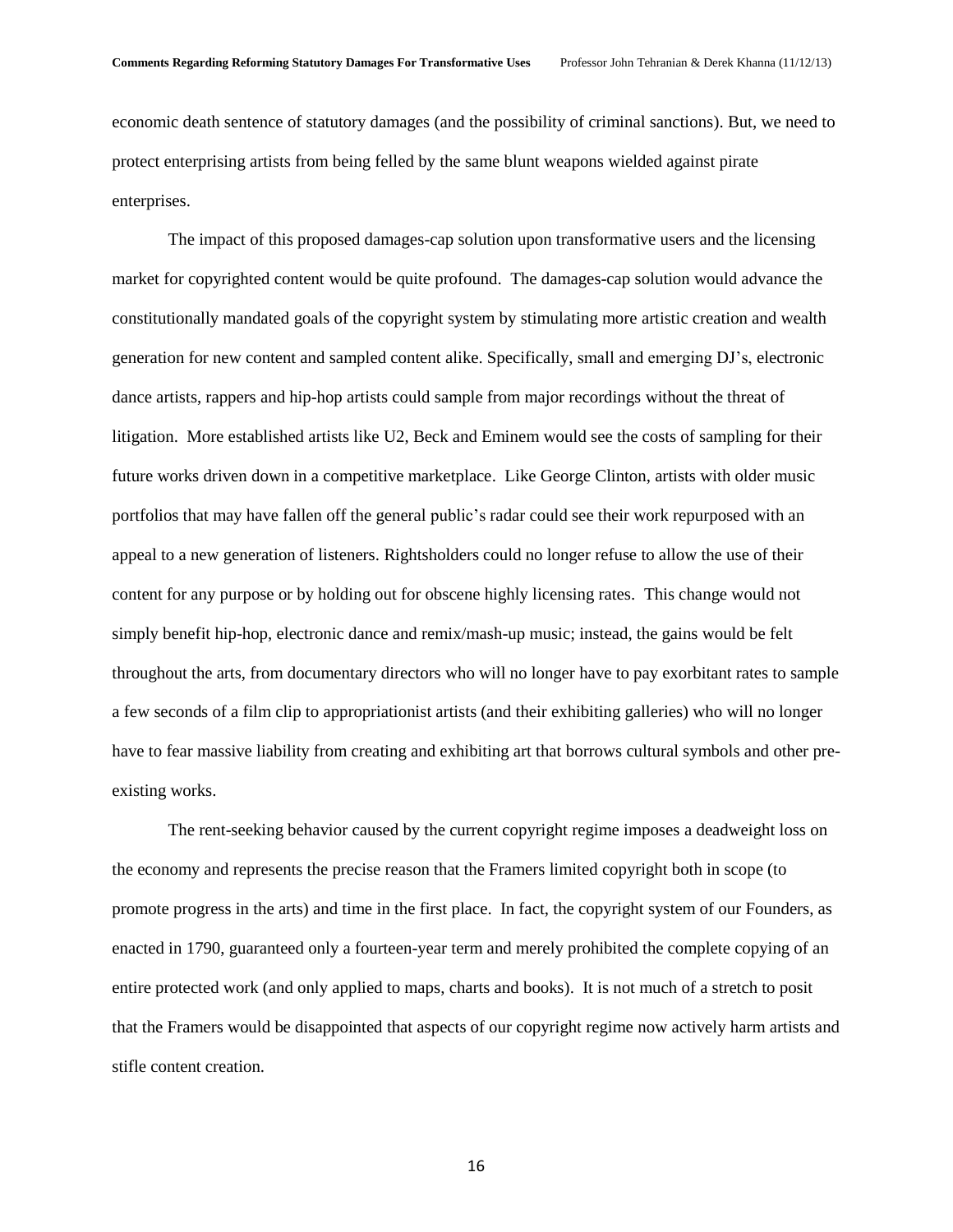While we do not endorse a strict return to the Founders' statutory copyright, their motivations for a limited copyright should inform our judgments within the context of the modern economy. The American copyright system, in contrast with other conceptions that the Constitution rejected, has always adopted only a limited protection so as to balance the needs of owners and users, creators and transformers, and special interests and the public interests.

Under our proposal, negotiations between artists would be informed by the fact that transformative users can always make use of underlying materials, even if they don't reach a deal with rightsholders—so long as they account in some way with those rightsholders (whether through a payment of actual damages or disgorgement of profits). Artists in a variety of creative fields will enjoy the right to create using underlying source materials without the fear that they will face millions of dollars in legal liability or, worse yet, find the FBI raiding their house in the middle of the night—a very real fear that even DJ Earworm raised during our interview with him. While this change will clearly impact musicians, it will also help artists of all types, including documentary film-makers who want to use small film clips that they believe are fair use without the threat of crippling liability.

Of course, since our proposal is free market oriented, parties would be free to contract around these default damages rules for transformative uses. But the proposed damage cap informs the reasonable starting point for negotiations between the original copyright owner(s) and the transformative user; and it prevents the ambiguity of the fair use defense and the *in terrorem* effect of copyright's statutory damages regime from deterring valuable artistic activity. It also prevents original copyright owners from discriminating between favorable and unfavorable transformative uses of their copyrighted works. In short, in practice, the damages-cap proposal put forward here will ensure that parties negotiate for more reasonable rates on royalties.

Existing content owners whose works are sampled will also reap economic benefits by sharing in the profits stemming from the transformative works – many works that would never have existed otherwise. New listeners may also be attracted to older content when they find out that it has been sampled. As an example, DJ Danger Mouse's *Grey Album*, mashing-up The Beatles' *White Album* and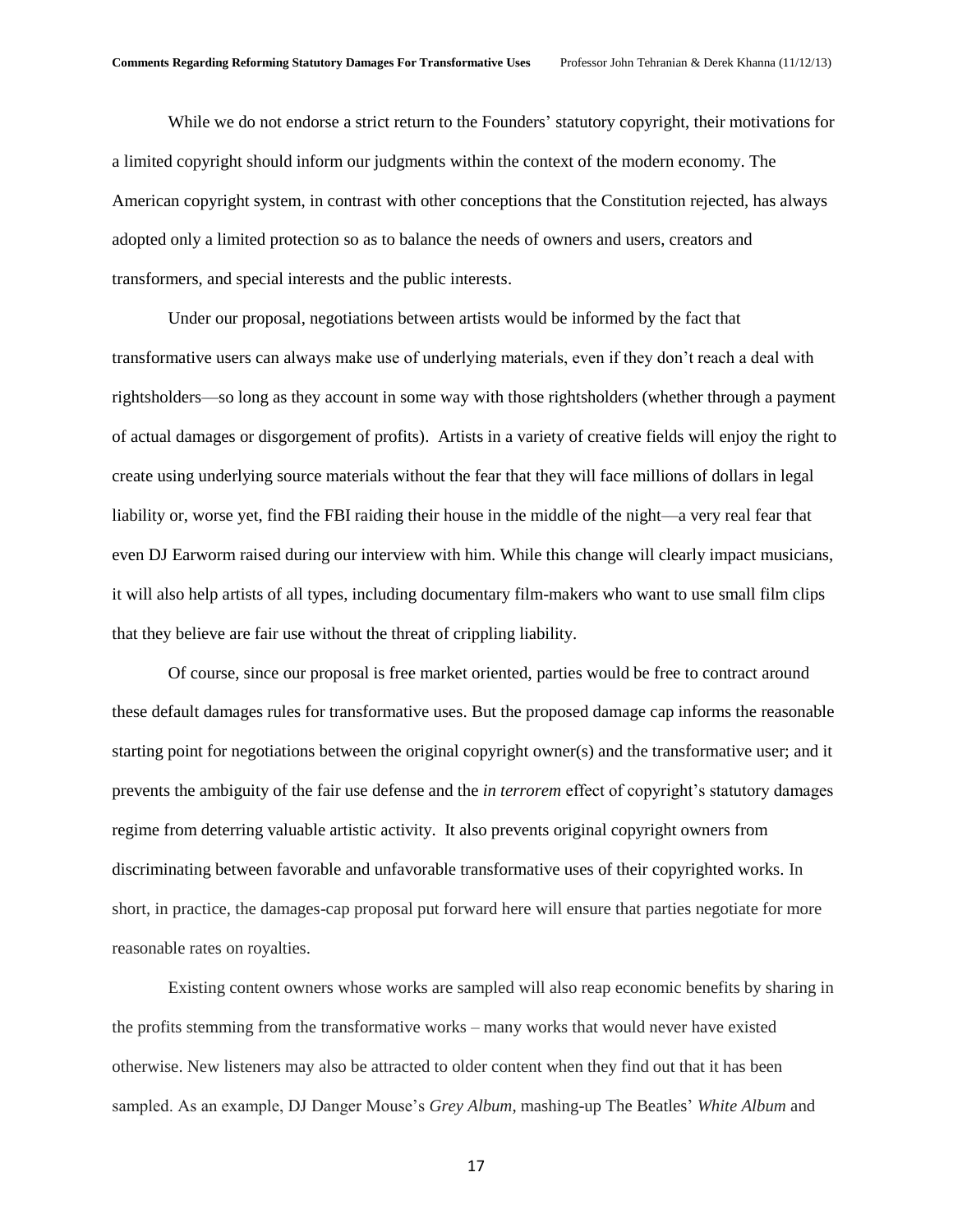Jay-Z's *The Black Album*, likely served as a music discovery tool for those who may not have been Beatles or Jay-Z fans before. Admittedly, it is possible that some artists who receive windfall benefits under the current regime would receive less money under this proposed system. But, for policy-makers, concerns about promotion of progress in the useful arts—rather than enrichment of a very few in perpetuity—should drive the framing of copyright law.

Thus, our proposed solution simply relies on the operation of the free market, just as we do in so many other areas of the economy. And the proposal recognizes that the law should enable the unfettered functioning of the creative marketplace, not inhibit it.

#### *The Cover Song Exception*

Of course, defenders of copyright's status quo might attack this damages-cap solution as both unworkable and unprecedented. However, they would be wrong on both counts. Besides the plan's consistency with the constitutional goals of the copyright regime, there is important precedent to support its viability. Specifically, in one particular area of copyright, we already have something like the damages-cap solution in operation. And, unbeknownst to most Americans, it has functioned remarkably well for more than century. It is the so-called "compulsory mechanical license" provision of the Copyright Act and it illustrates the tremendous benefits that both content industries and the public can enjoy when the law enables, rather than hinders, the transformative use of copyrighted works with payment, even if it occurs without permission.

Copyright law generally provides creators of an original work with a series of exclusive rights, including the rights to reproduce, publicly distribute, and create derivatives of the work. However, since 1909, musical compositions (and *only* musical compositions) have enjoyed an exception to this rule. Under the exemption, anyone can record a "cover" version of a copyrighted, nondramatic musical composition and distribute copies of it without the permission of the original composer. Instead, "cover" artists need only notice of their intention to record a cover song and then make payment of a fixed per-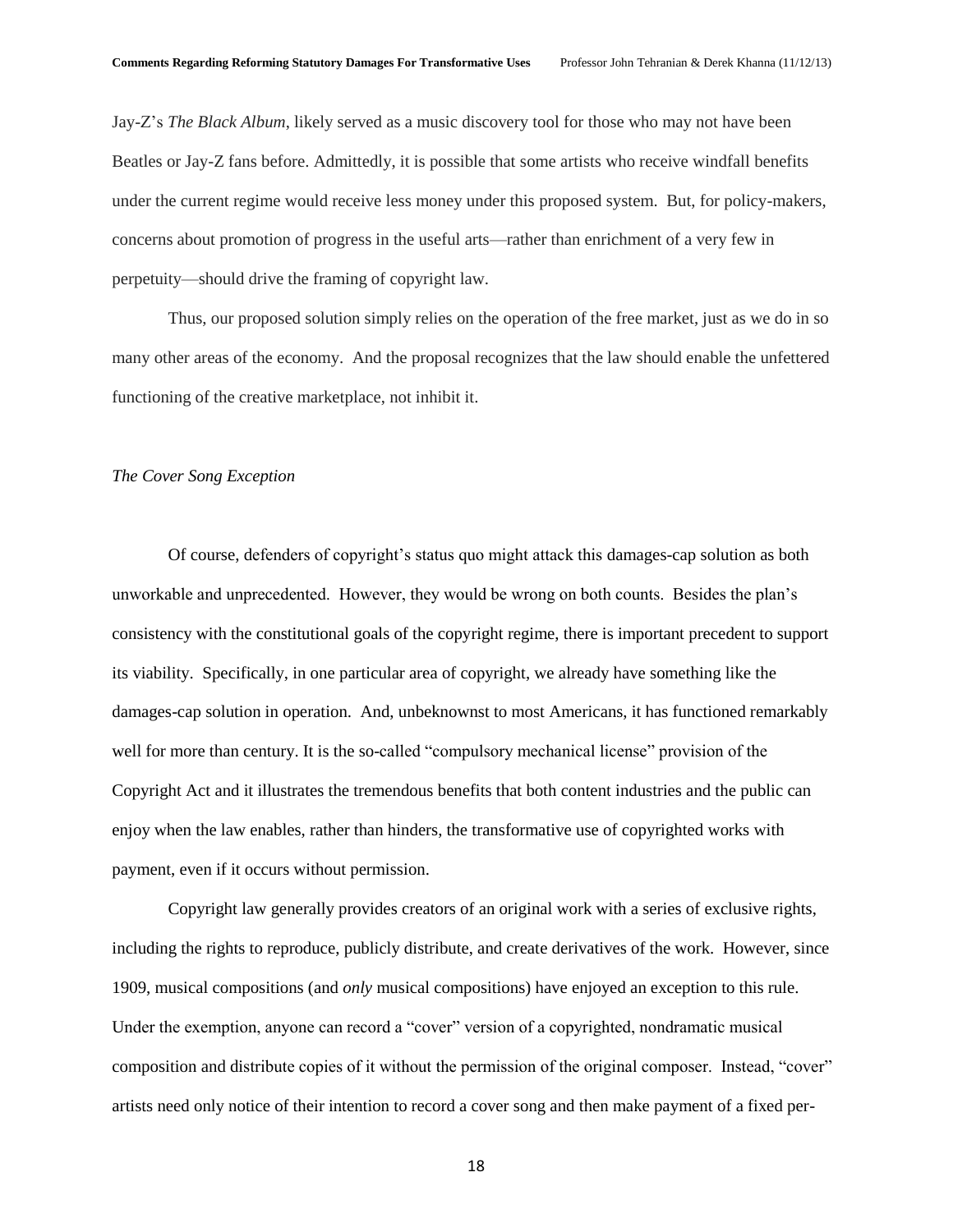album fee fixed to the copyright owner. Although fully transformative uses of musical compositions cannot be made under the statute, cover artists are free to tinker with the composition to adapt it to a particular musical genre: "a compulsory license includes the privilege of making a musical arrangement of the work to the extent necessary to conform it to the style or manner of interpretation of the performance involved." Thus, without any authorization from the original artist, Limp Bizkit can record a thrash-metal version of George Michael's pop song *Faith*; Luna a dreamy, lo-fi cover of Guns N' Roses's *Sweet Child O' Mine*; William Shatner a lounge-tinged take on Pulp's alternative rock classic *Common People*; and Dynamite Hack an acoustic folk-rock rendition of NWA's gangsta rap *Boyz N tha Hood*.

As the history of modern music has demonstrated, the public, artists, and the industry have thrived from the availability of the compulsory mechanical license. Although Bob Dylan is a remarkable songwriter and musician, there are few who would consider his renditions of *All Along the Watchtower* and *Mr. Tambourine Man*—two songs he both composed and recorded—superior to the covers of those songs by Jimi Hendrix and the Byrds, respectively. Hendrix's version of *All Along the Watchtower* helped launch him into rock's pantheon; it also secured the place of Dylan's composition in rock history. The availability of the compulsory mechanical license therefore enabled Hendrix to expand his popularity and introduced a whole new audience to the works of both Dylan and Hendrix. Without this exemption from liability, however, the world would have never enjoyed these cherished contributions to rock history. As an example of the incredible artistic creation that this "permission" culture has created, just try searching for the iconic song *All Along the Watchtower* in Spotify. Over 500 covers will appear—some good, some not so good, but all paying Bob Dylan royalties. The cover song exemption has spawned innovation and transformation in music and our damages-cap proposal will too.

### *Capping Damages, Uncapping Creativity*

Our proposed damages cap would advance the fundamental purpose of the federal copyright system—spurring innovation. Copyright owners would receive reasonable payments for the commercial